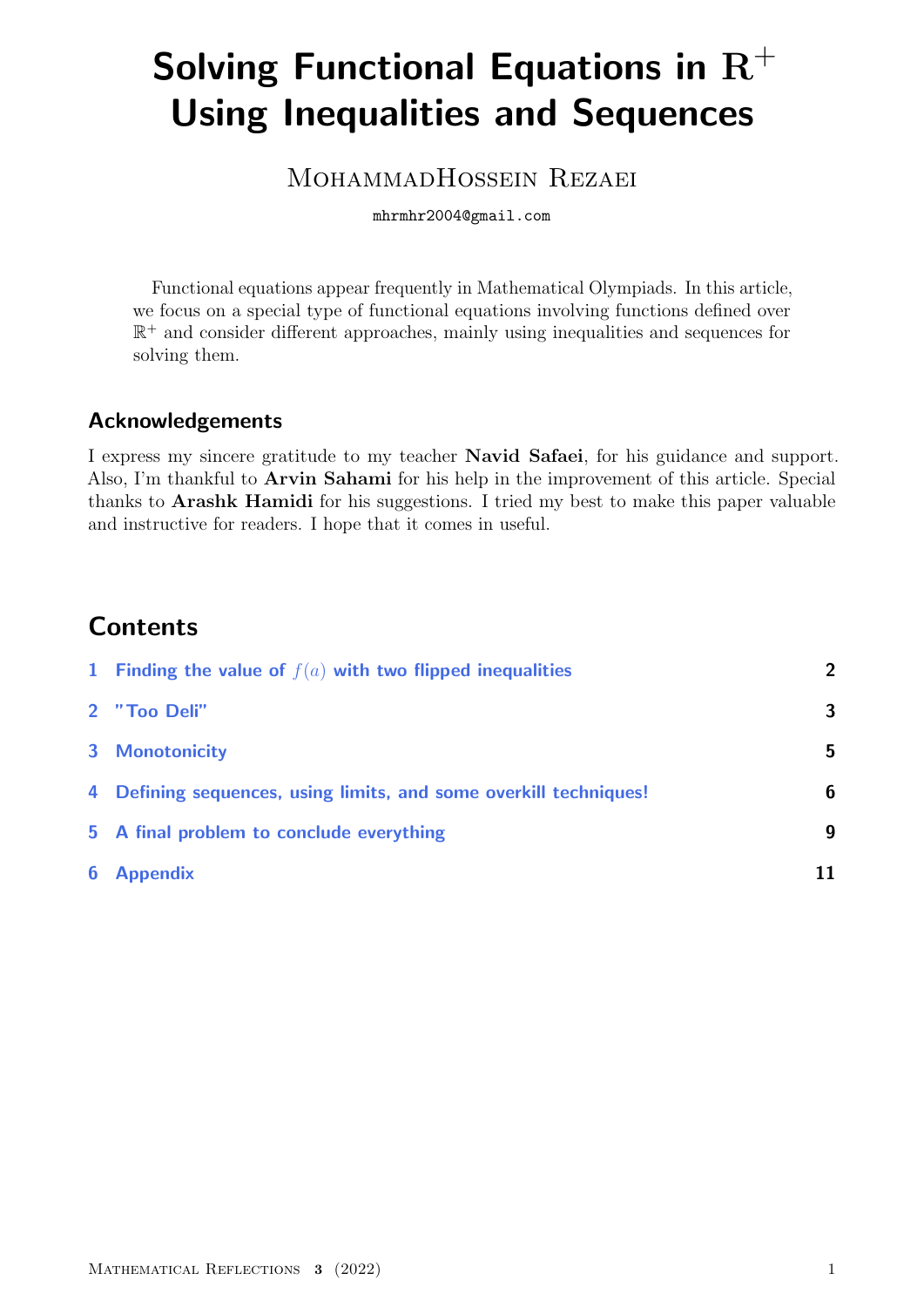### <span id="page-1-0"></span>§1 Finding the value of  $f(a)$  with two flipped inequalities

A general idea, which will appear frequently, is to use two inequalities for finding the value of f at a certain point. That is we will somehow show  $f(a) \leq c$ ,  $f(a) \geq c$ , to obtain  $f(a) = c$ . In the following problem, we will find  $f(1)$  by this method. Then, we will plug some variables to finish the solution.

Example 1

Find all functions  $f : \mathbb{R}^+ \to \mathbb{R}^+$  such that for all positive real numbers  $x, y$  such that  $x > y$ , we have:

$$
f(x - y) = f(x) - f(x)f(\frac{1}{x})y.
$$

Solution. We start the proof with the following claim.

<span id="page-1-1"></span>**Claim 1.1** — For all positive real numbers x, we have  $x \ge f(x)$ .

*Proof.* Since  $f(x - y) > 0$  for all positive real numbers x, y such that  $x > y$ , we get that  $f(x)$   $\left(1-yf\right)\frac{1}{x}$  $(\frac{1}{x})$  > 0, which shows  $\frac{1}{y}$  >  $f(\frac{1}{x})$  $\frac{1}{x}$  for any  $x > y$ . Hence, choosing y close enough to x, leads to the inequality  $\frac{1}{x} \ge f\left(\frac{1}{x}\right)$  $\frac{1}{x}$ ). Plugging  $\frac{1}{x}$  instead of x finishes the proof.  $\Box$ 

**Claim 1.2** — We have  $f(1) = 1$ .

*Proof.* [Claim 1.1](#page-1-1) yields  $f(1) \leq 1$ . So, it suffices to prove  $f(1) \geq 1$ . Now, assume that y is an arbitrary positive real number such that  $y < 1$ . Plugging  $x = 1$ , implies that  $f(1 - y) =$  $f(1) - f(1)^2y$ . Using the above inequality, we reach  $1 - y \ge f(1) - f(1)^2y$ . Hence,

$$
(f(1) - 1) (y(1 + f(1)) - 1) \ge 0.
$$

Therefore, plugging an arbitrary positive real number y that satisfies  $1 > y > \frac{1}{(1+f(1))}$ , yields  $f(1) \geq 1$ .  $\Box$ 

**Claim 1.3** — For all positive real numbers x' that satisfies  $x' < 1$ , we have  $f(x') = x'$ .

*Proof.* Setting  $x = 1, y = 1 - x'$ , yields the desired result.

Now, by considering positive real numbers  $y < x < 1$ , we have:

$$
x - y = f(x - y) = f(x) - f(x)f(\frac{1}{x})y = x - xyf(\frac{1}{x}).
$$

It follows that  $y = xyf(\frac{1}{x})$  $(\frac{1}{x})$ . Thus,  $f(\frac{1}{x})$  $(\frac{1}{x}) = \frac{1}{x}$  for all positive real numbers  $x < 1$ .

Hence, for any positive real number  $x > 1$ , we have  $f(x) = x$ . Therefore, for all positive real numbers x, there is  $f(x) = x$ . Which is indeed a solution.  $\Box$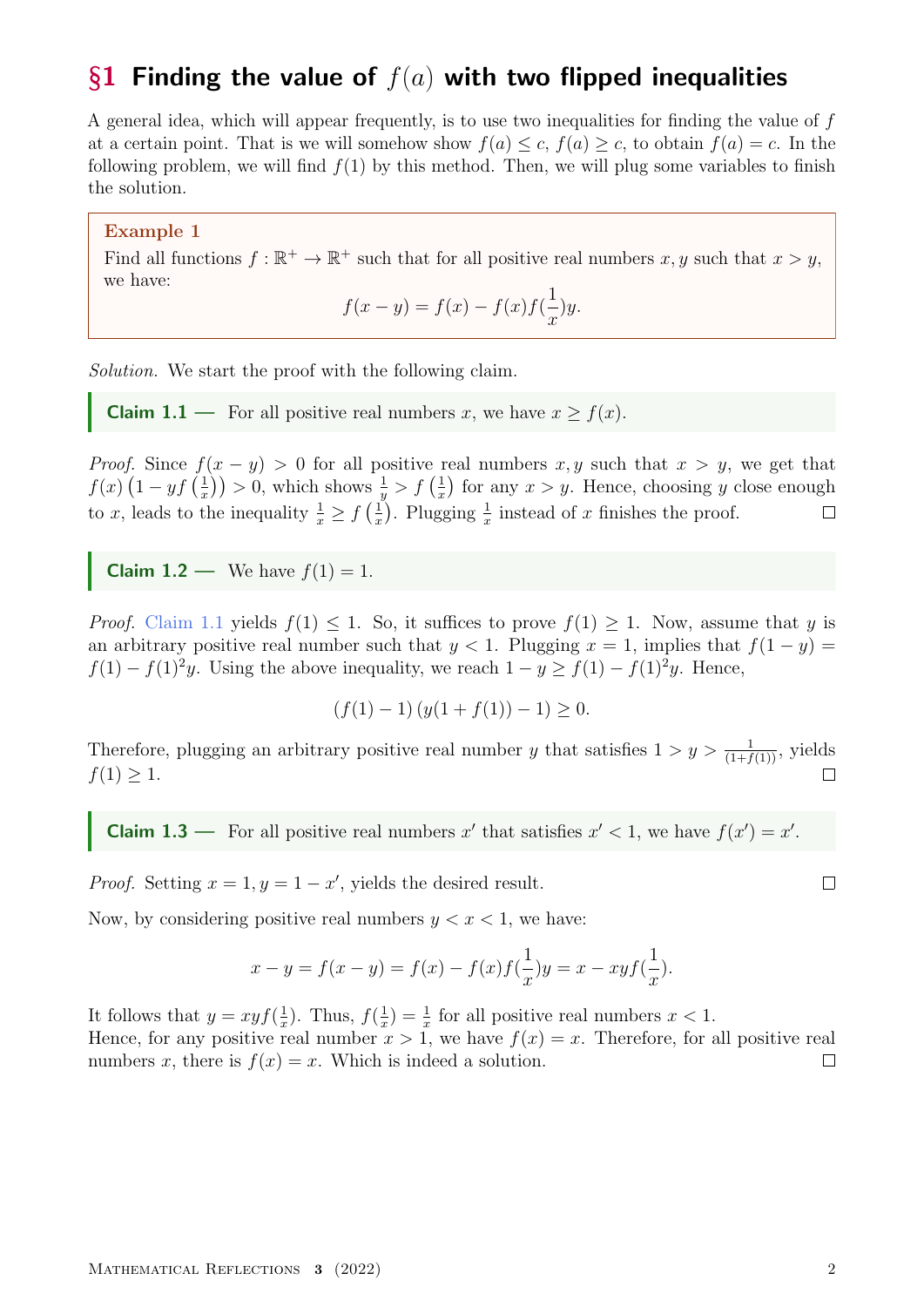# <span id="page-2-0"></span>§2 "Too Deli"

By Too Deli<sup>[1](#page-2-1)</sup> we mean trying to plug variables such that the two expressions wrapped by f in different sides of the equation obtain the same value. In other words, if given a functional equation of the form  $(...f(sth)...) = (...f(sthelse)...)$ , we would like sth and sthelse to have the same value, so that we can cancel out the two terms and get a simpler equation.

The general procedure here will be the following:

In the case we are able to put  $sth = sthelse$ , we will reach a useful equation, or more frequently a contradiction!

In the frequent contradiction case, we will deduce that we couldn't put  $sth = sthelse$ , and this will usually result in an inequality.

we can observe this more visibly through the following examples.

Example 2 (India, 2008; MEMO, 2012)

Find all functions  $f : \mathbb{R}^+ \to \mathbb{R}^+$  such that for all positive real numbers  $x, y$ , we have:

$$
f(x + f(y)) = yf(xy + 1).
$$

Solution. First, we apply Too Deli by trying to force  $f(x + f(y))$  and  $f(xy + 1)$  obtain the same value. This will be concluded by equalizing  $x + f(y)$ ,  $xy + 1$ . By solving the equation for x, we will get  $x = \frac{f(y)-1}{y-1}$  $\frac{(y)-1}{y-1}$ . This leads to the following claim.

<span id="page-2-2"></span>**Claim 2.1** — For all positive real numbers y satisfying  $y \neq 1$ , we have  $\frac{yf(y)-1}{y-1} \leq 0$ .

*Proof.* If there is a positive real number  $y_0 \neq 1$  such that  $\frac{y_0 f(y_0) - 1}{y_0 - 1} > 0$ , plug  $x = \frac{f(y_0) - 1}{y_0 - 1}$  $\frac{(y_0)-1}{y_0-1}$ , to obtain:

$$
f(\frac{yf(y_0)-1}{y_0-1})=y_0f(\frac{yf(y_0)-1}{y_0-1}).
$$

Hence,  $y_0 = 1$ , which is a contradiction.

Now, plug  $x = 1 - \frac{1}{y}$  $\frac{1}{y}$  for some real positive number  $y > 1$ , to reach the equation:

$$
f(1 - \frac{1}{y} + f(y)) = yf(y).
$$

We will use this equation in the following claim.

**Claim 2.2** — For all positive real numbers y satisfying  $y > 1$ , we have  $f(y) = \frac{1}{y}$ .

*Proof.* First, we prove that  $f(y) \geq \frac{1}{y}$  $rac{1}{y}$ . If  $f(t) < \frac{1}{t}$  $\frac{1}{t}$  for some positive real number  $t > 1$ , then let  $y_1 = 1 + f(t) - \frac{1}{t} < 1$ . Using the above equation, since  $tf(t) < 1$ , it follows that  $f(y_1) < 1$  while  $y_1$  < 1. Which is in contradiction with [claim 2.1.](#page-2-2)

Now, we prove that  $f(y) \leq \frac{1}{y}$  $\frac{1}{y}$  for all  $y > 1$ . If  $f(r) > \frac{1}{r}$  $\frac{1}{r}$  for some positive real number  $r > 1$ , then define  $y_2 = 1 + f(r) - \frac{1}{r}$  $\frac{1}{r}$ . This time, we have  $y_2 > 1$  and  $f(y_2) > 1$ . Again, this is in contradiction with [claim 2.1.](#page-2-2)  $\Box$ 

<span id="page-2-1"></span><sup>&</sup>lt;sup>1</sup>Too Deli is a Persian phrase, where *Deli* means heart, and *Too* means inside! So, *Too Deli* can be translated as Heart's Inside.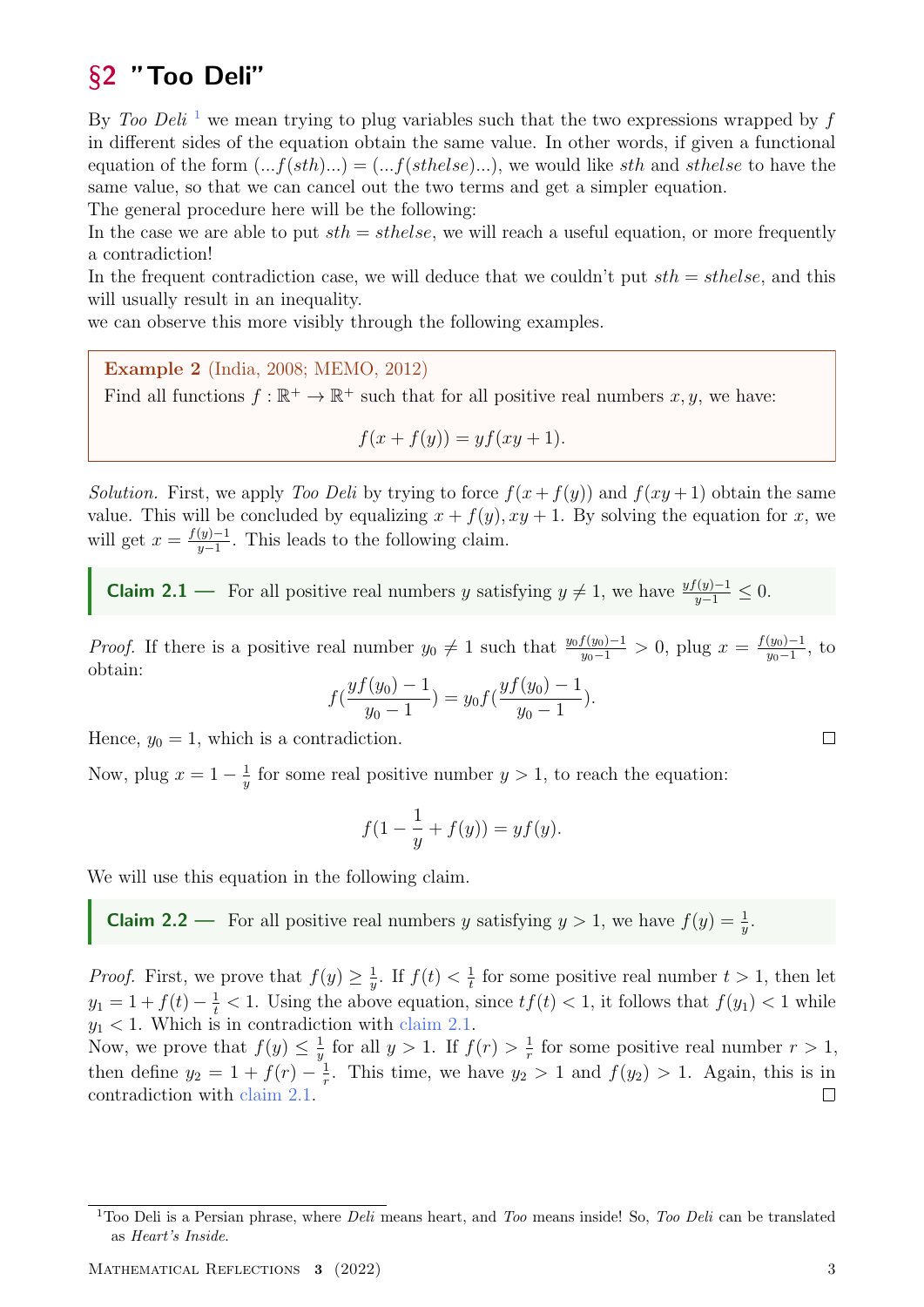Now, plugging  $x = 1$ , leads to  $f(1 + f(y)) = yf(y + 1)$ . Since  $1 + f(y)$ ,  $y + 1 > 1$ , we have:

$$
\frac{1}{1+f(y)} = \frac{y}{(y+1)}.
$$

Hence, for all positive real numbers x, there is  $f(x) = \frac{1}{x}$ .

The following problem, at first sight, may seem a bit strange. But there is nothing more than the previous methods.

#### Example 3

Find all functions  $f : \mathbb{R}^+ \to \mathbb{R}^+$  such that for any positive real numbers  $x, y$  such that  $y \in (0, x^2)$ , we have:

$$
f(x) = f(\frac{x^2 - y}{f(x)}) + f(\frac{f(y)}{x}).
$$

Solution. We will prove two claims which will solve the problem immediately.

<span id="page-3-0"></span>**Claim 3.1** — For all positive real numbers x, we have  $f(x) \leq x$ .

*Proof.* Assume that there is a positive real number  $x_0$  such that  $f(x_0) > x_0$ . Since  $x_0 <$  $\left(\sqrt{f(x_0)}\right)^2 = f(x_0)$ , plug  $x = \sqrt{f(x_0)}$ ,  $y = x_0$ , to obtain:

$$
f(\sqrt{f(x_0)}) = f\left(\frac{f(x_0) - x_0}{f(\sqrt{f(x_0)})}\right) + f(\sqrt{f(x_0)}).
$$

So, it follows that  $f$  $\int f(x_0)-x_0$  $\frac{f(x_0)-x_0}{f(\sqrt{f(x_0)})}$  = 0. Which is impossible. Hence, for all positive real numbers,  $f(x) \leq x$ , as desired.

<span id="page-3-1"></span>**Claim 3.2** — For all positive real numbers x, we have  $f(x) \geq x$ .

*Proof.* If there exists some positive real number  $y_0$  such that  $f(y_0) < y_0$ , note that  $0 <$  $y_0^2 - y_0 f(y_0) < y_0^2$ . Therefore, setting  $x = y_0, y = y_0^2 - y_0 f(y_0)$ , leads to:

$$
f(y_0) = f(y_0) + f\left(\frac{f(y_0^2 - y_0 f(y_0))}{y_0}\right).
$$

So, it follows that  $f\left(\frac{f(y_0^2-y_0f(y_0))}{y_0}\right)$  $= 0$ . Which is a contradiction, and thus we proved the  $y_0$ claim.  $\Box$ 

Comparing claims [3.1,](#page-3-0) [3.2](#page-3-1) for all positive real numbers x, we have  $f(x) = x$ . Which is indeed a solution.  $\Box$ 

 $\Box$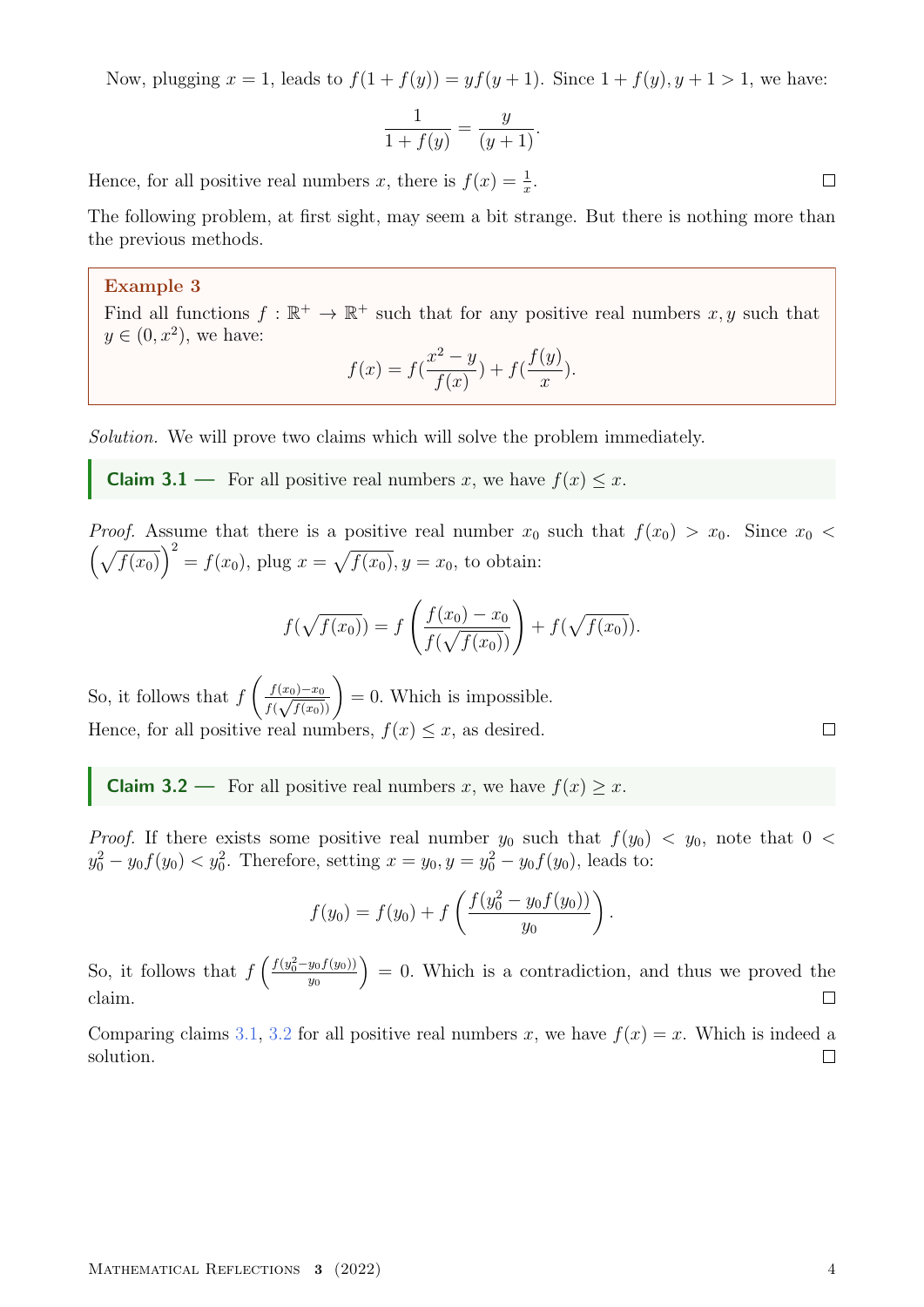# <span id="page-4-0"></span>§3 Monotonicity

We have so far seen the strength of inequalities in solving functional equations involving functions defined over  $\mathbb{R}^+$ . Since monotonicity, in essence, is based on an inequality, it is not strange that we use it for solving functional equations involving inequalities. In other words, sometimes we should try to prove that  $f$  is either increasing or decreasing.

We demonstrate how this will help by the following example.

#### Example 4

Find all functions  $f : \mathbb{R}^+ \to \mathbb{R}$  such that for all positive real numbers  $x, y$ , we have the following inequalities:

$$
f(x) + f(y) \le \frac{f(x+y)}{4}
$$

$$
\frac{f(x)}{y} + \frac{f(y)}{x} \ge (\frac{1}{x} + \frac{1}{y}) \cdot \frac{f(x+y)}{8}
$$

.

Solution. Combining our inequalities to obtain:

$$
8 \frac{x f(x) + y f(y)}{x + y} \ge f(x + y) \ge 4f(x) + 4f(y).
$$

**Claim 4.1** — The function  $f$  is non-decreasing.

Proof. Comparing the left-hand side and the right-hand side of the above inequality yields:

$$
8 \frac{x f(x) + y f(y)}{x + y} \ge 4 f(x) + 4 f(y).
$$

This can be written as:

$$
2(xf(x) + yf(y)) \ge (x + y) (f(x) + f(y)).
$$

So,

$$
xf(x) + yf(y) - yf(x) - xf(y) = (x - y)(f(x) - f(y)) \ge 0.
$$

Note that the last inequality is equivalent to the desired result.

**Claim 4.2** — For all positive real numbers x, we have  $f(x) \ge 0$ .

*Proof.* Setting  $y = x$ , we reach that:

$$
8\frac{2xf(x)}{2x} = 8f(x) \ge f(2x) \ge 8f(x).
$$

It follows that  $f(2x) = 8f(x)$ . Now, since  $f(2x) \ge f(x)$ , we find that  $8f(x) \ge f(x)$ . And hence for all positive real numbers x, there is  $f(x) \geq 0$ .  $\Box$ 

Hence,  $f(x + y) \ge 4f(x) + 4f(y) \ge 4f(x)$ . From here, an easy induction gives:

$$
f(x+ny) \ge 4^n f(x).
$$

And so plugging  $y = \frac{1}{n}$  $\frac{1}{n}$ , yields  $f(x+1) \geq 4^n f(x)$ ,  $n \in \mathbb{N}$  for all positive real numbers x. Now, consider any fixed positive real number t. If  $f(t) \neq 0$ , then note that  $\lim_{n \to \infty} 4^n f(t) = +\infty$ ,

while we showed it's bounded by  $f(t + 1)$ .

This is a contradiction which yields  $f(x) = 0$  for all positive real numbers x, which is indeed a solution.  $\Box$ 

MATHEMATICAL REFLECTIONS 3 (2022) 5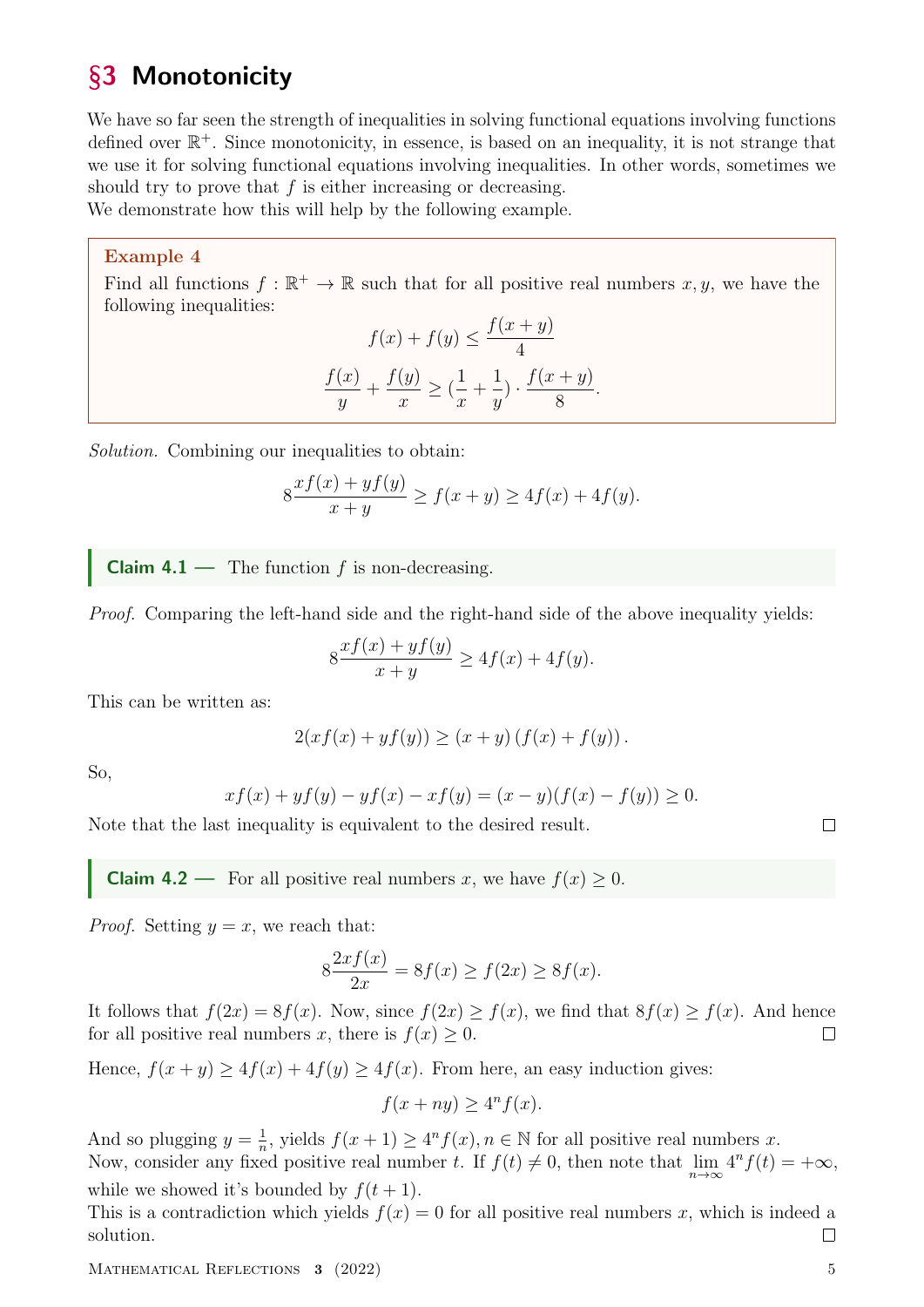# <span id="page-5-0"></span>§4 Defining sequences, using limits, and some overkill techniques!

We will mostly use sequences to reach an inequality for  $f$ . For example, it will often be the case that  $f(x) < f(x_i)$  for some sequence  $x_i$ , then we obtain  $f(x) \le \lim_{n \to \infty} f(x_n)$ .<sup>[2](#page-5-1)</sup>

In some cases, the right-hand side equals to zero, which will give us a contradiction, and perhaps we can show some property of  $f$  using it.

Another theme, that appears frequently, is to choose a sequence that satisfies  $f(x_i) = f(x_{i+1}),$ which implies  $f(x_i) = f(x_1) = constant$ . And then look for inequalities which compare x to  $f(x)$ .

Let's start with some examples.

#### Example 5

Prove that for any positive real number  $\alpha$ , there is no function  $f : \mathbb{R}^+ \to \mathbb{R}^+$  such that for all positive real numbers  $x, y$ , we have:

$$
f(\alpha + xf(y)) = yf(x + y + \alpha).
$$

Solution. We start the solution with the following claim.

**Claim 5.1** — For all positive real numbers  $x \neq 1$ , we have  $f(x) \leq 1$ .

*Proof.* If there exists a positive real number  $y_0$  such that  $f(y_0) > 1$ , then plugging  $x = \frac{y_0}{f(y_0)}$  $\frac{y_0}{f(y_0)-1},$ gives:

$$
f\left(\alpha + \frac{y_0 f(y_0)}{f(y_0) - 1}\right) = y_0 f\left(\alpha + \frac{y_0 f(y_0)}{f(y_0) - 1}\right)
$$

.

It follows that  $y_0 = 1$ , which is a contradiction.

Therefore,  $y f(x + y + \alpha) = f(\alpha + x f(y)) \leq 1$ , and so for all positive real numbers x, y, we have:

$$
f(x + y + \alpha) \le \frac{1}{y}.
$$

We will use this inequality to show the following claim.

**Claim 5.2** — For all positive real numbers x, we have  $f(x + \alpha) \leq \frac{1}{x}$  $\frac{1}{x}$ .

*Proof.* Fix an arbitrary positive real number  $x_0$ . Set  $x = x_0 - y$ , for some positive real number y satisfying  $y < x_0$ . Now, by rewriting the inequality, we obtain:

$$
f(x_0 + \alpha) \le \frac{1}{y}
$$

for any  $y < x_0$ . Now, note that by considering y close enough to  $x_0$ , we have:

$$
f(x_0 + \alpha) \le \lim_{y \to x_0^-} \frac{1}{y} = \frac{1}{x_0}.
$$

So, there is  $f(x_0 + \alpha) \leq \frac{1}{x_0}$  $\frac{1}{x_0}$ , as desired.

<span id="page-5-1"></span><sup>2</sup>See [appendix](#page-10-1)[\(The Limit Inequality Theorem\)](#page-10-2)

MATHEMATICAL REFLECTIONS 3 (2022) 6

 $\Box$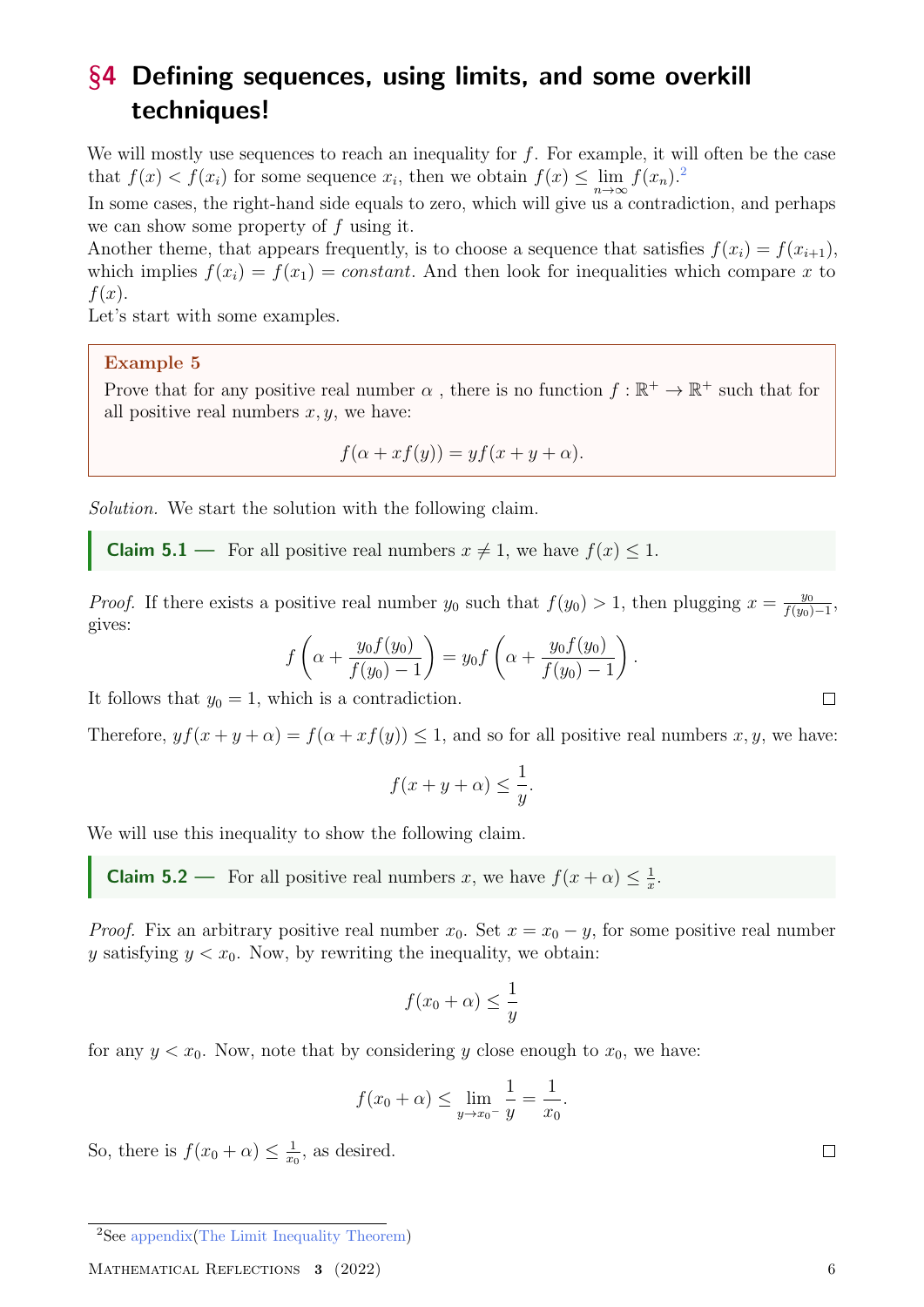<span id="page-6-0"></span>**Claim 5.3** — We have  $f(1) > 1$ .

*Proof.* For more convenience, let  $f(1) = a$ . If  $a \le 1$ , define a sequence  $\{x_i\}_{i=1}^{\infty}$ , as following:

$$
x_1 = x
$$
 and  $x_{n+1} = \frac{x_n}{a} + 1$ .

Since  $\frac{1}{a} > 1$ , we have the inequality,  $x_{n+1} > x_n + 1$ . It follows that,  $x_n > x + (n-1)$ . Thus,

$$
\lim_{n \to \infty} x_n = \infty.
$$

Plugging  $x = \frac{x_n}{a}$  $a_n^{\epsilon_n}$ ,  $y = 1$ , implies  $f(x_n + \alpha) = f(x_{n+1} + \alpha)$ . Indeed,  $f(x + \alpha) = f(x_n + \alpha)$ . But note that using [claim 5.3,](#page-6-0) we obtain:

$$
f(x + \alpha) = f(x_n + \alpha) \le \frac{1}{x_n}.
$$

So,

$$
f(x + \alpha) \le \lim_{n \to \infty} \frac{1}{x_n} = 0.
$$

Thus,  $0 < f(x + \alpha) \leq 0$ , which is a contradiction. Hence,  $a > 1$ .

**Claim 5.4** — We have  $f(1) \leq 1$ .

*Proof.* If  $a > 1$ , choose an arbitrary positive real number x such that  $x > \frac{a}{a-1} > 1$ . Define a sequence  $\{y_i\}_{i=1}^{\infty}$ , as following:

$$
y_1 = x
$$
 and  $y_{n+1} = a(y_n - 1)$ .

Now, we show that the sequence is increasing. Moreover,  $\lim_{n\to\infty} y_n = +\infty$ . Let  $d_n = y_{n+1} - y_n$  note that the definition of  $y_n$ , implies  $d_n = (a-1)y_n - a$ . Hence, if  $d_n > 0$ , we would also have  $y_{n+1} > y_n$ . To have this, it suffices to prove  $y_n > \frac{a}{a_n}$  $\frac{a}{a-1}$ . Now, by induction we can easily show that  $d_n > 0$  for every n. Note that  $d_1 = x(a-1) - a$ implies  $d_1 > 0$ . Proceeding by induction, if  $d_n > 0$ , we deduce that  $y_n > \frac{a-1}{a}$  $\frac{-1}{a}$ . Hence,

$$
y_{n+1} = y_n + d_n > y_n > \frac{a-1}{a}
$$

.

Therefore,  $d_{n+1} > 0$ .

So, we conclude that  $y_n$  is increasing. Since  $d_n = (a-1)y_n - a$ , we get  $d_n$  is also increasing, which means  $d_n > d_1$ .

It's easy to see that  $y_{n+1} \geq x + d_1 n$ . Hence,

$$
\lim_{n \to \infty} y_n \ge \lim_{n \to \infty} x + d_1 n = +\infty,
$$

as desired.

The last step is straight forward. Setting  $x = y_n - 1$ ,  $y = 1$ , implies  $f(y_n + \alpha) = f(y_{n+1} + \alpha)$ . Thus,  $f(x + \alpha) = f(y_n + \alpha) \leq \frac{1}{y_n}$  $\frac{1}{y_n}$ . Hence,

$$
f(x + \alpha) \le \lim_{n \to \infty} \frac{1}{y_n} = 0.
$$

 $\Box$ 

 $\Box$ 

Therefore,  $0 < f(x + \alpha) = 0$ , which is a contradiction! And so, no such function exists.

MATHEMATICAL REFLECTIONS 3 (2022) 7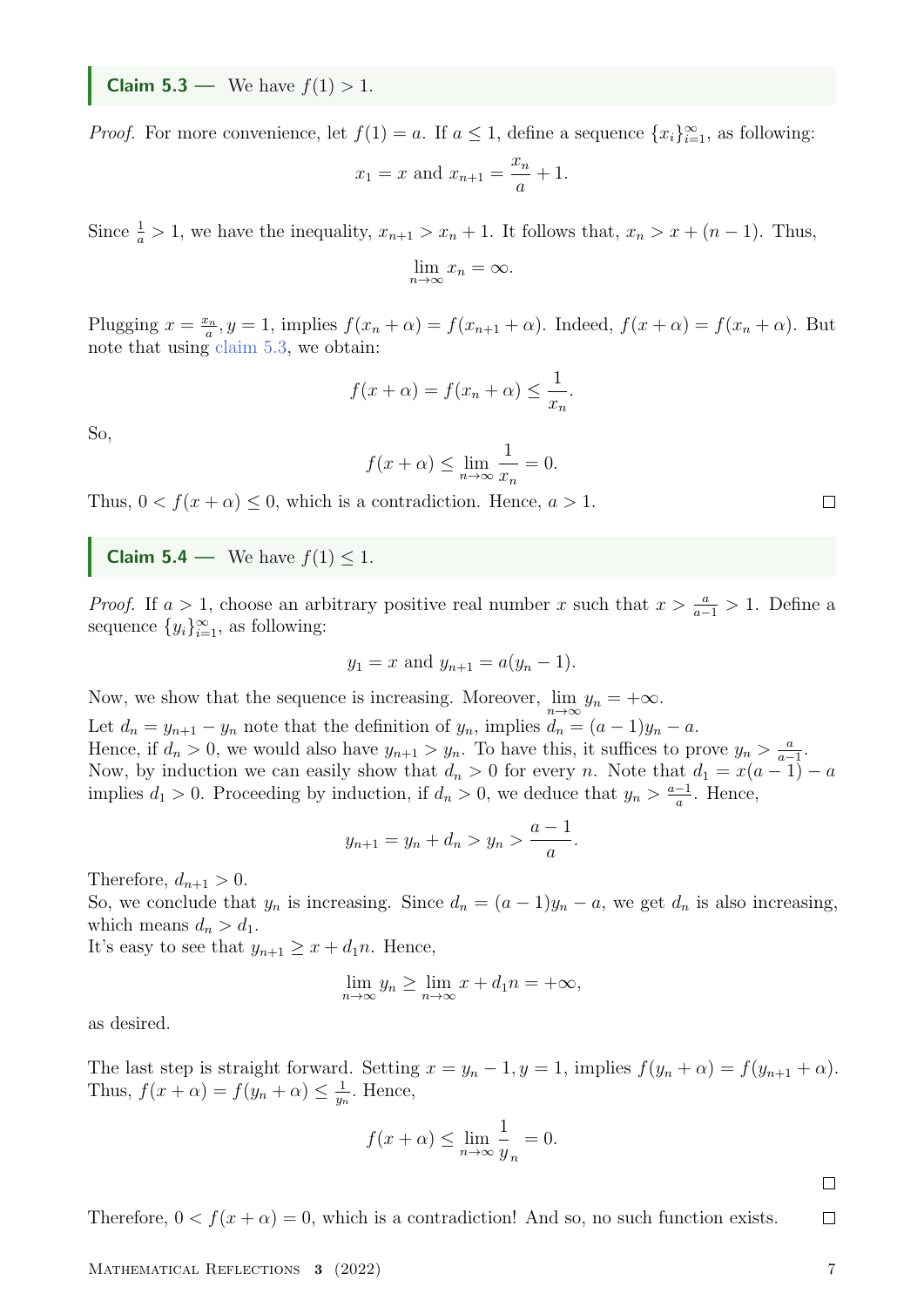The following example is a part of IMO Shortlist 2020, A8's official solution.

Example 6 (Adapted from IMO Shortlist 2020, A8) If for  $f : \mathbb{R}^+ \to \mathbb{R}^+$  and all positive real numbers  $x, y$ , we have:

$$
f(x + f(xy)) + y = f(x)f(y) + 1,
$$

prove that:  $f(x) \geq x + 1$ .

Solution. We will solve the problem using the following claims. Let  $M = \inf_{x \in \mathbb{R}^+} f(x) > 0.3$  $M = \inf_{x \in \mathbb{R}^+} f(x) > 0.3$ 

<span id="page-7-1"></span>**Claim 6.1** — For all positive real numbers y, we have  $f(y) \geq \frac{y-1}{M} + 1$ .

*Proof.* From the main equation, notice that  $f(x)f(y) \geq y - 1 + M$ , and hence:

$$
f(y) \ge \frac{y-1}{M} + 1.
$$

**Claim 6.2** — We have  $M \leq 1$ .

*Proof.* Suppose that  $M > 1$ . For more convenience, let  $f(1) = a$ . Substituting  $y = \frac{1}{x}$  $\frac{1}{x}$ , for any positive real number  $x > 1$ , in the main equation, we get:

$$
f(x+a) = f(x)f\left(\frac{1}{x}\right) + 1 - \frac{1}{x} \ge Mf(x).
$$

By a straightforward induction on  $\lceil \frac{(x-1)}{a} \rceil$  $\frac{-1}{a}$ , this yields:

$$
f(x) \ge M^{\frac{(x-1)}{a}}.
$$

Now, choose an arbitrary positive real number  $x_0$ , and define a sequence  $\{x_i\}_{i=1}^{\infty}$ , as following:

$$
x_{n+1} = x_n + f(x_n) \ge x_n + M.
$$

Notice that the sequence is unbounded. On the other hand, by plugging  $y = 1$ , in the main equation, we get  $f(x + f(x)) = af(x)$ . Combining with the previous equation yields:

$$
ax_{n+1} > af(x_n) = f(x_{n+1}) \ge M^{\frac{(x_{n+1}-1)}{a}}
$$
.

Which cannot hold when  $x_{n+1}$  is large enough.

Now, let's prove that for all positive real numbers  $y > 0$ , we have  $f(y) \ge y + 1$ , by contradiction. Assume there is a positive real number t such that  $f(t) < t + 1$ , and choose  $\alpha$  such that  $f(t) < \alpha < t + 1$ . Define a sequence  $\{y_i\}_{i=1}^{\infty}$ , by choosing a large  $y_0 \geq 1$ , and the following property:

$$
y_{n+1} = y_n + f(y_n t) \ge y_n + M.
$$

Note that this sequence is also unbounded. If  $y_0$  is large enough, then [claim 6.1](#page-7-1) implies that  $(\alpha - f(t))f(y_n) \geq 1 - t$  for all  $n \in \mathbb{N}$ . Therefore,

$$
f(y_{n+1}) = f(t)f(y_n) + 1 - t \leq \alpha f(y_n).
$$

<span id="page-7-0"></span><sup>3</sup>You can study the infimum and supremum [here.]( https://brilliant.org/wiki/infimium/)

MATHEMATICAL REFLECTIONS 3 (2022) 8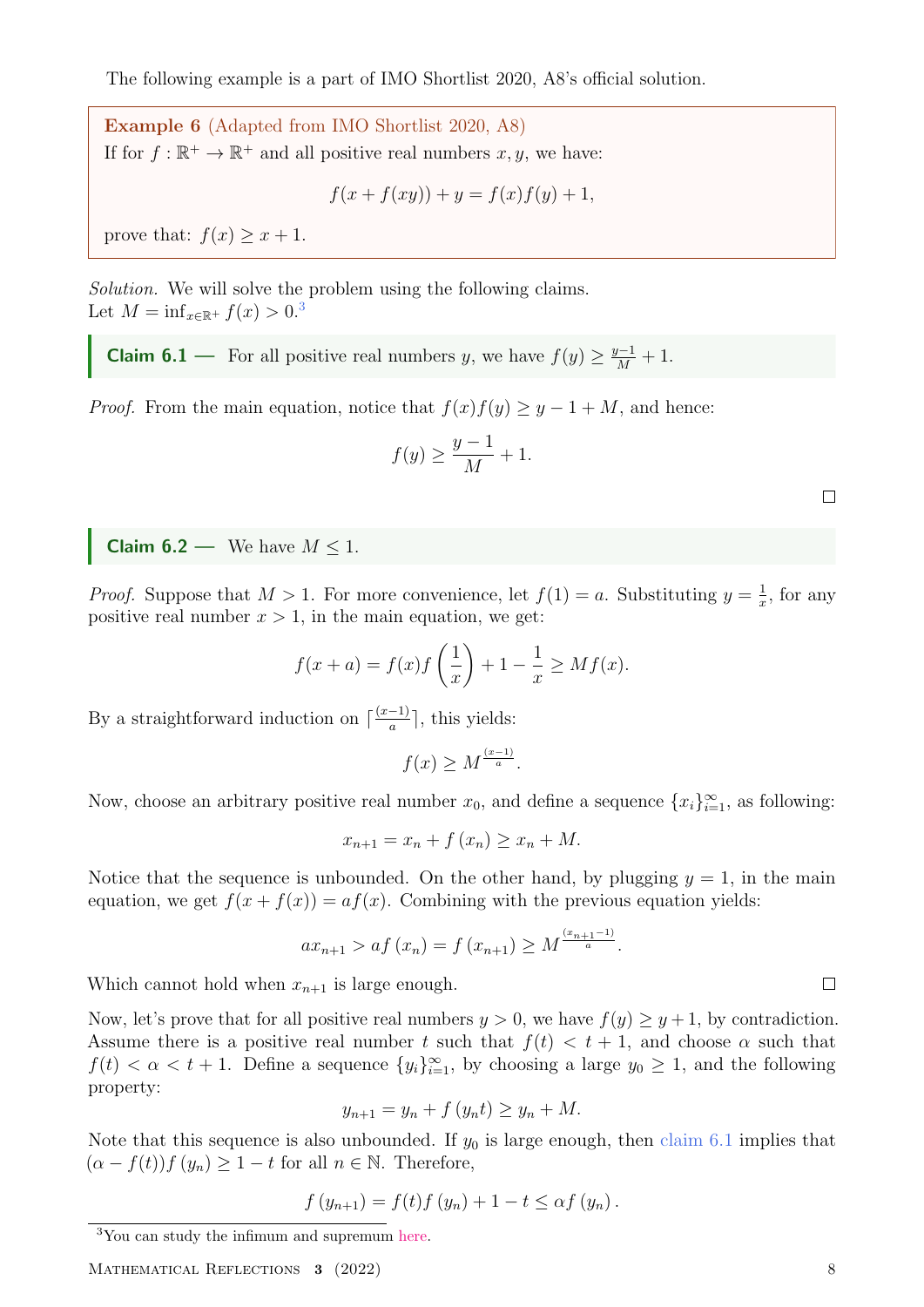On the other hand, since  $M \leq 1$ , [claim 6.1](#page-7-1) implies that for all positive real numbers  $z \geq 1$ , there is  $f(z) \geq z$ . Hence, if  $y_0$  is large enough, we have  $y_{n+1} \geq y_n(1+t)$  for all n. Therefore,

$$
y_0(1+t)^n \le y_n \le f(y_n) \le \alpha^n f(y_0),
$$

which cannot hold when  $n$  is large enough.

**Remark.** The main problem asks to find all the functions defined over  $\mathbb{R}^+$ , satisfying  $f(x +$  $f(xy) + y = f(x)f(y) + 1$ . The readers may try to solve it.

### <span id="page-8-0"></span>§5 A final problem to conclude everything

The last example has been selected from the 2021 Korea winter program practice test. This problem seems to be inspired from [IMO shortlist 2005, A2.](#page-10-3) [Example 7](#page-8-1) includes literally all the techniques we went through:

<span id="page-8-1"></span>Example 7 (Korea Winter Program Practice Test, 2021) Find all functions  $f : \mathbb{R}^+ \to \mathbb{R}^+$  such that for all positive real numbers  $x, y$ , we have:

 $4f(x + yf(x)) = f(x)f(2y).$ 

Solution. We will solve the problem using the following claims.

**Claim 7.1** — For all positive real numbers x, we have  $f(x) \ge 2$ .

*Proof.* If there is a positive real number r such that  $f(r) < 2$ , plugging  $x = r, y = \frac{r}{2}$  $\frac{r}{2-f(r)}$ , yields:

$$
4f(r + \frac{r}{2 - f(r)} \times f(r)) = f(r) \times f(\frac{2r}{2 - f(r)}).
$$

But note that the expression wrapped inside left-hand side is  $\frac{2r}{2-f(r)}$ . Hence, we obtain:

$$
4f(\frac{2r}{2 - f(r)}) = f(r) \times f(\frac{2r}{2 - f(r)}).
$$

It follows that  $f(r) = 4$ . Obviously  $f(r) = 4$  is a contradiction to  $f(r) < 2$ . Hence,  $f(x) \ge 2$  for any choice of a positive real number  $x$ .  $\Box$ 

<span id="page-8-2"></span>**Claim 7.2** — For all positive real numbers x, we have  $f(x) \geq 4$ .

*Proof.* If there exists a positive real number s such that  $f(s) \in [2, 4)$ , define a sequence  $\{x_i\}_{i=1}^{\infty}$ , as following:

$$
x_1 > 0
$$
 and  $x_{n+1} = x_n + \frac{s}{2}f(x_2)$ .

Now, setting  $x = x_n, y = \frac{s}{2}$  $\frac{s}{2}$ , leads to the following equation:

$$
4f(x_{n+1}) = 4f(x_n + \frac{s}{2}f(x_n)) = f(x_n) \times f(s).
$$

So,

$$
f(x_{n+1}) = f(x_n) \times \frac{f(s)}{4}.
$$

MATHEMATICAL REFLECTIONS 3 (2022) 9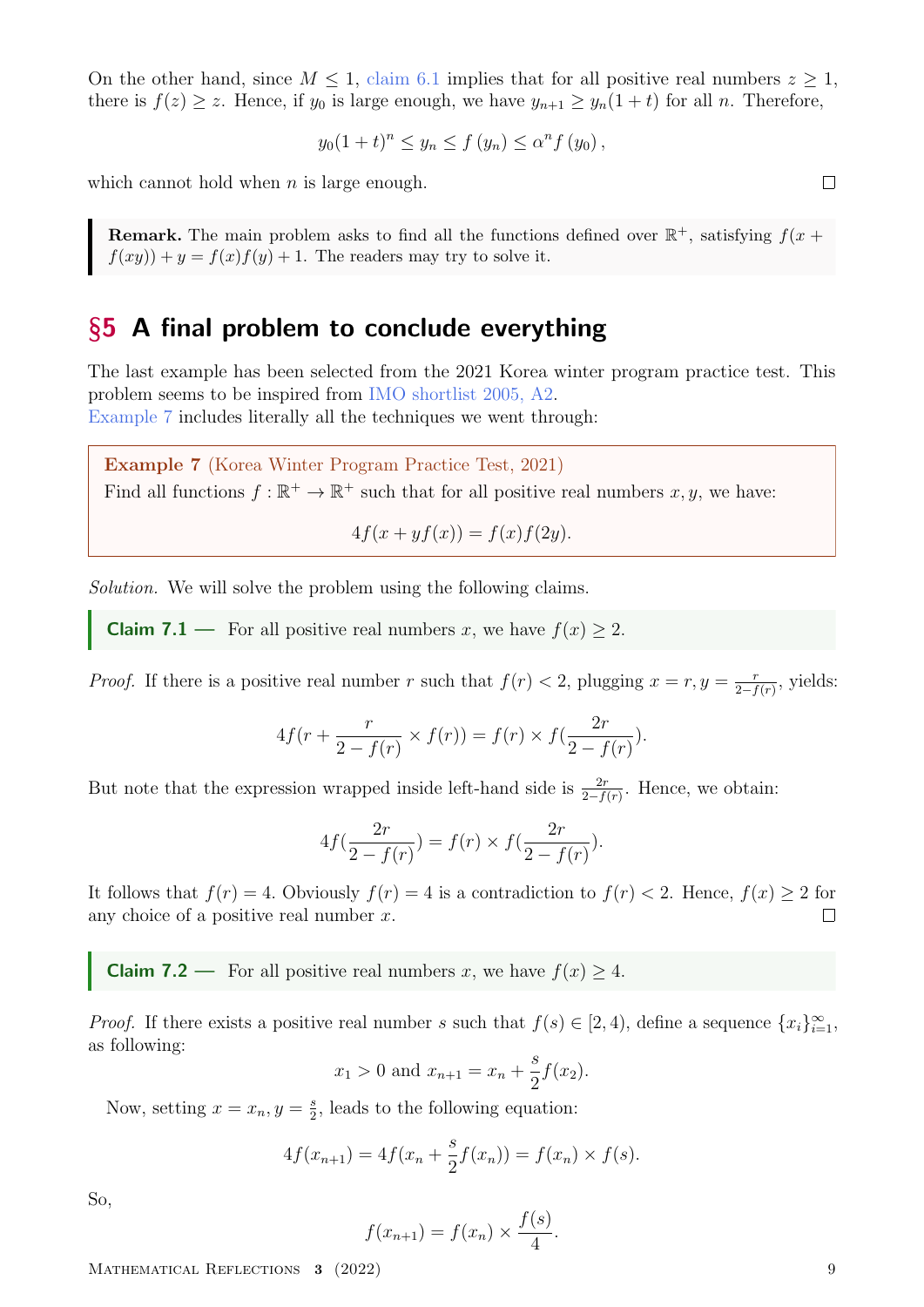Therefore, a simple induction on *n* implies  $f(x_{n+1}) = \frac{f(s)}{4}$  $\frac{(s)}{4}$   $\Big)^n$   $\times$   $f(x_1)$ . Since  $\frac{f(s)}{4} \in \left[\frac{1}{2}\right]$  $(\frac{1}{2}, 1)$ , we have:

$$
2 \le \lim_{n \to \infty} f(x_{n+1}) = f(x_1) \times \left(\lim_{n \to \infty} \left(\frac{f(s)}{4}\right)^n\right) = 0.
$$

This is a contradiction, which yields  $f(x) \geq 4$  for all positive real numbers x.

<span id="page-9-0"></span>**Claim 7.3** — There exists a positive real number t, such that  $f(t) = 4$ .

*Proof.* Assume there is no such t. Therefore, using the above claim, we deduce that  $f(x) > 4$ for any positive real number  $x$ .

Hence, since  $f(2y) > 4$ , we obtain  $f(x + yf(x)) > f(x)$ . Set  $y = \frac{z}{f(x)}$  $\frac{z}{f(x)}$ , to get  $f(x+z) > f(x)$ for all positive real numbers x, z, which means that  $f(x)$  is strictly increasing and therefore it is injective.

Now, note that comparing the equation for  $(x, y) = (2x, y)$  and  $(x, y) = (2y, x)$  implies:

$$
\frac{f(2x)f(2y)}{4} = f(2x + yf(2x)) = f(2y + xf(2y)).
$$

So,

$$
2x + yf(2x) = 2y + xf(2y).
$$

Considering a fixed y (for instance  $y = 1$ ), implies  $f(x) = \alpha x + \beta$  for some fixed real numbers  $\alpha, \beta$ . It's not hard to see that the only such function that can work is  $f(x) = 4$ , which clearly doesn't satisfy  $f(x) > 4$ .

With this contradiction, we conclude that there exists a positive real number  $t$ , such that  $f(t) = 4$ , as desired.  $\Box$ 

Plugging  $y = \frac{z}{f(x)}$  $\frac{z}{f(x)}$ , in the main equation, we will reach:

$$
4f(x+z) = f(x)f(\frac{2z}{f(x)}).
$$

By using [claim 7.2,](#page-8-2) now we know that  $f(\frac{2z}{\sqrt{a}})$  $\frac{2z}{f(x)} \geq 4$ . So,

$$
4f(x+z) = f(x)f(\frac{2z}{f(x)}) \ge 4f(x).
$$

Therefore,  $f(x + z) > f(x)$ , which means f is non-decreasing.

Now, consider the real positive number t which satisfies  $f(t) = 4$  (given by [claim 7.3\)](#page-9-0). Note that since f is non-decreasing, for any positive real number x satisfying  $x \leq t$ , we have  $f(x) \le f(t) = 4.$ 

Also, note that we already know  $4 \le f(x)$  based on [claim 7.2.](#page-8-2) Therefore, for any positive real number x such that  $x \le t$ , we have  $f(x) = 4$  (i.e. for all positive real numbers  $x \in (0, t]$ , we have  $f(x) = 4$ .

As the final step, set  $x=y=\frac{t}{2}$  $\frac{t}{2}$ , to get:

$$
4f(\frac{t}{2} + \frac{t}{2} \times 4) = 4f(\frac{5}{2}t) = f(\frac{t}{2})f(t) = 16.
$$

Therefore,  $f(\frac{5}{2})$  $(\frac{5}{2}t) = 4$ . So, for all positive real numbers  $x \in (0, \frac{5}{2})$  $\frac{5}{2}t$ , we have  $f(x) = 4$ . By repeating the same argument, we can reach that for any  $k \in \mathbb{N}$ , the following result holds:

$$
f(x) = 4
$$
 for any positive real number  $x \in \left(0, \left(\frac{5}{2}\right)^k t\right]$ 

 $M$ ATHEMATICAL REFLECTIONS 3 (2022) 10

.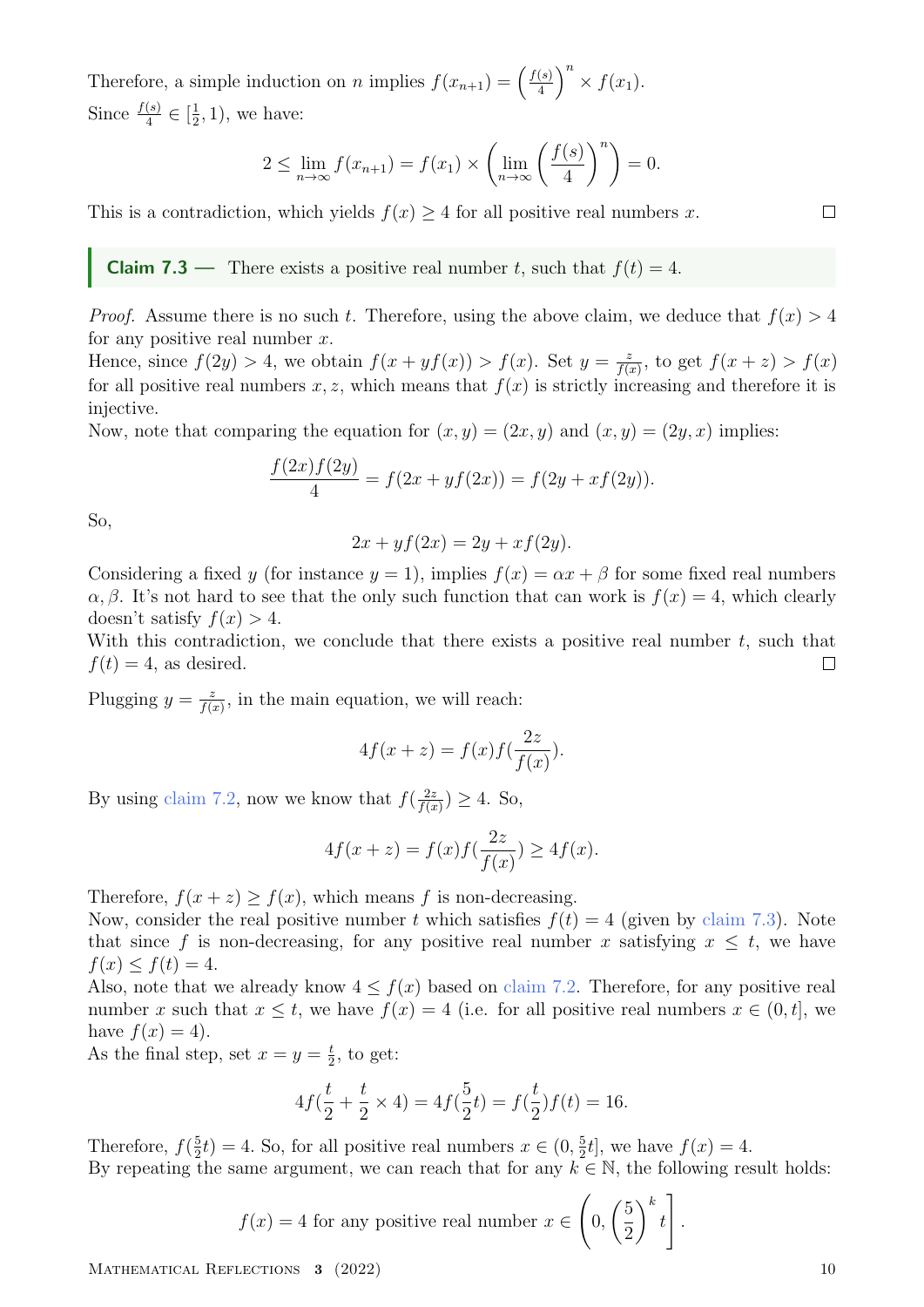$(\frac{5}{2})^k t$  is obviously boundless when k goes to infinity, therefore any positive real Note that  $\left(\frac{5}{2}\right)$ number x will be included in the interval  $(0, (\frac{5}{2})$  $\left(\frac{5}{2}\right)^k t$  eventually. Hence, for all positive real numbers x, we have  $f(x) = 4$ . And  $f \equiv 4$  is indeed a solution.  $\Box$ 

**Remark.** The generalized problem  $2\alpha f(x + yf(x)) = f(x)f(\alpha y)$ , can be solved by the same approach.

Remark. Here is the IMO shortlist problem we mentioned at the beginning of this section. This problem is also a particular case of Problem 9.3 in [\[1\].](#page-11-0) We suggest the readers to solve this problem as an exercise:

<span id="page-10-3"></span>**Exercise** (IMO Shortlist 2005, A2). Find all functions  $f : \mathbb{R}^+ \to \mathbb{R}^+$  such that for all positive real numbers  $x, y$ , we have:

$$
f(x)f(y) = 2f(x + yf(x)).
$$

# <span id="page-10-0"></span>§6 Appendix

<span id="page-10-1"></span>In this part, we will provide a theorem and a useful lemma in solving functional equations defined over  $\mathbb{R}^+$ . Although these techniques are a bit far from our topic about inequalities and sequences, we recommend the readers to study this part.

<span id="page-10-2"></span>**Theorem** (The Limit Inequality Theorem)

If  $f(x) \le g(x)$  for all real numbers x, and  $\lim_{x \to a} f(x) = F$  and  $\lim_{x \to a} g(x) = G$ , then  $F \le G$ .

Remark. We regularly use a simpler version, where one of the functions is constant.

As an exercise, we will go through the following well-known lemma:

#### Lemma

Let f be a monotonic and g be a continuous function defined over R that satisfies  $f(r) = g(r)$ for all  $r \in \mathbb{Q}$ , then  $f(x) = g(x)$  for all  $x \in \mathbb{R}$ .

*Proof.* For convenience, lets assume that  $f$  is non-decreasing (the other case will use the same argument, with all inequalities getting flipped).

Since we already know that  $f(x) = g(x)$  for all rational numbers x, it suffices to show  $f(x) = g(x)$ for all irrational numbers  $x$ .

Consider any arbitrary irrational number  $x_0$ , consider two sequences  $\{u_i\}_{i=1}^{\infty}, \{v_i\}_{i=1}^{\infty}$  in rational numbers such that:

$$
u_i < x_0 < v_i.
$$

And,

$$
\lim_{n \to +\infty} u_n = \lim_{n \to +\infty} v_n = x_0.
$$

We can construct the two sequences since rational numbers are dense in R. If that's not clear, we may also define the two sequences implicitly as follows:

$$
u_n = \frac{\lfloor nx_0 \rfloor}{n}, v_n = \frac{\lceil nx_0 \rceil}{n}.
$$

MATHEMATICAL REFLECTIONS 3 (2022) 11